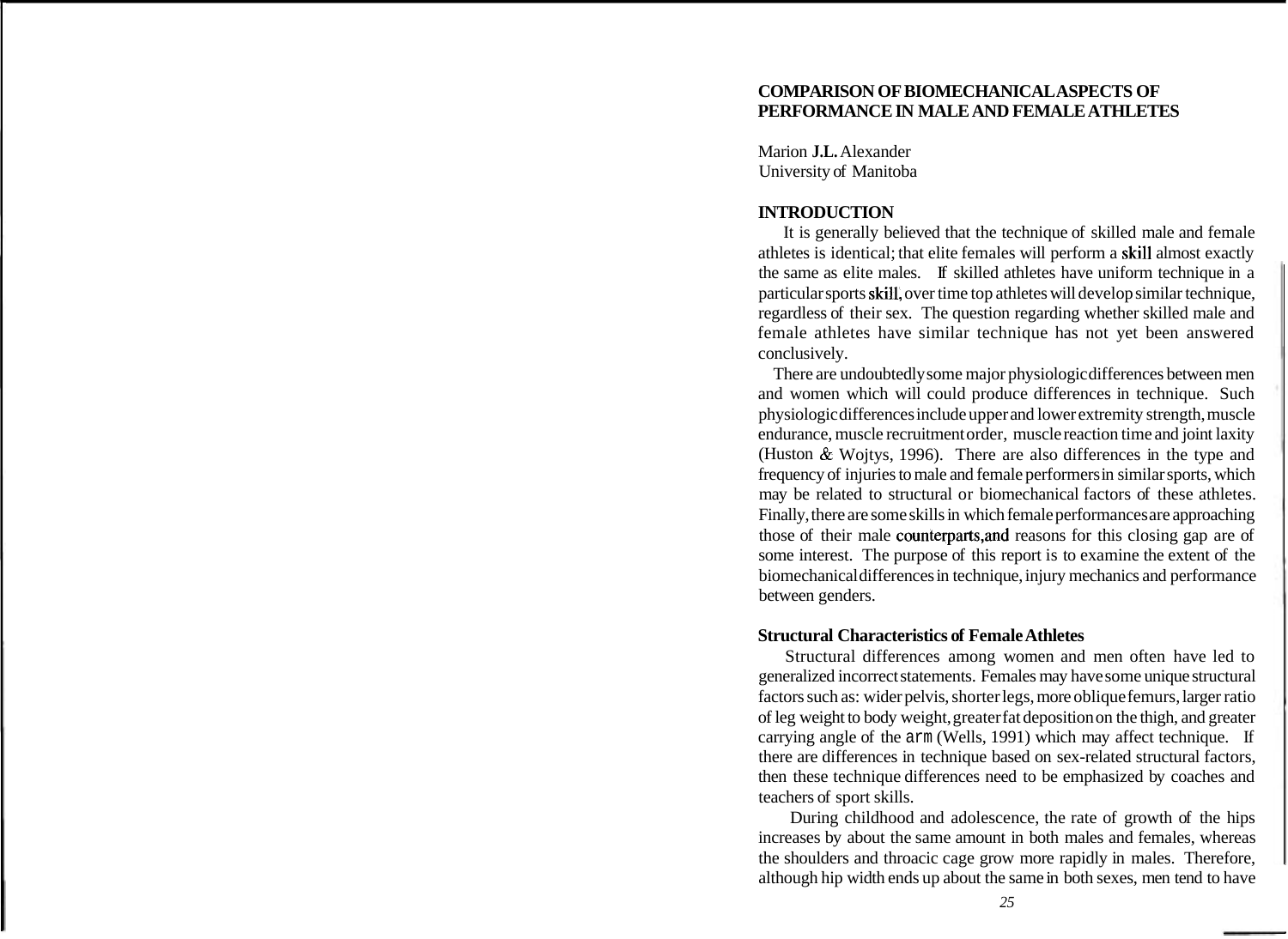wider shoulders in relation to their hips, and women have wider hips compared to their shoulders (Atwater, 1990). Absolute pelvic width is very similar in both sexes; Atwater (1990) reported mean values for bicristal breadth of 28 cm for both sexes, with a slight decrease to 27 cm for elite track and field athletes. When pelvic width is expressed relative to height (BCMt), the ratio is somewhat larger in females because the females are not as tall. The ratio of pelvic width to shoulder width (BC/BA) is higher in mature females than it is in males because the male's shoulders are broader (Atwater, 1990). The misconception that absolute pelvic width is greater in females than in males is prevalent in the literature dealing with comparisons between athletes of both sexes; Atwater (1990) reported over 20 references which described the "wider female pelvis".

Pelvic size and width vary greatly between each sex and between the sexes, with the exception of the wider dimensions of the true pelvis in women for childbirth. The wider female pelvis relative to leg length produces varus at the hips (femoral angle usually  $\leq 125$  deg) and frequently is associated with increased anteversion of the femoral head and increased valgus of the knee accompanied by increased Q angle (Arendt, 1994).

The greater valgus angle of the thigh of the average female is known as genu valgum, and is seen in females who have a wider than average pelvis and shorter than average legs. Although some females may have greater valgus angles of the thigh, this is uncommon among female athletes. Generalizations that females as a group are inferior to males in running events due to their wider pelvis and greater femoral obliquity have often been stated with no scientific proof (Atwater, 1990).

Females have also been described as having an increased carrying angle of the forearm, as a consequence of having wider hips. However, an anthropometric study found no significant differences in the carrying angle of the forearm between the sexes in any age group (Beals, 1976). The effects of carrying angle on throwing mechanics are unclear; the increased valgus position of the elbow may increase the range from elbow flexion to elbow extension, and increase elbow extension range of motion.

Women were found to have shorter limbs relative to their body length, and narrower shoulders (Arendt, 1994). In the upper limb, women have shorter upper arms compared to their forearms, opposite to that of men. This may alter the mechanical advantage of both the upper and lower **arm**  segments for women as compared to men. Shorter limb segments would decrease the potential velocity at the end of a series of segments; but would decrease the torque necessary to produce any given angular velocity of the segments due to the decreased moment of inertia. Since mechanical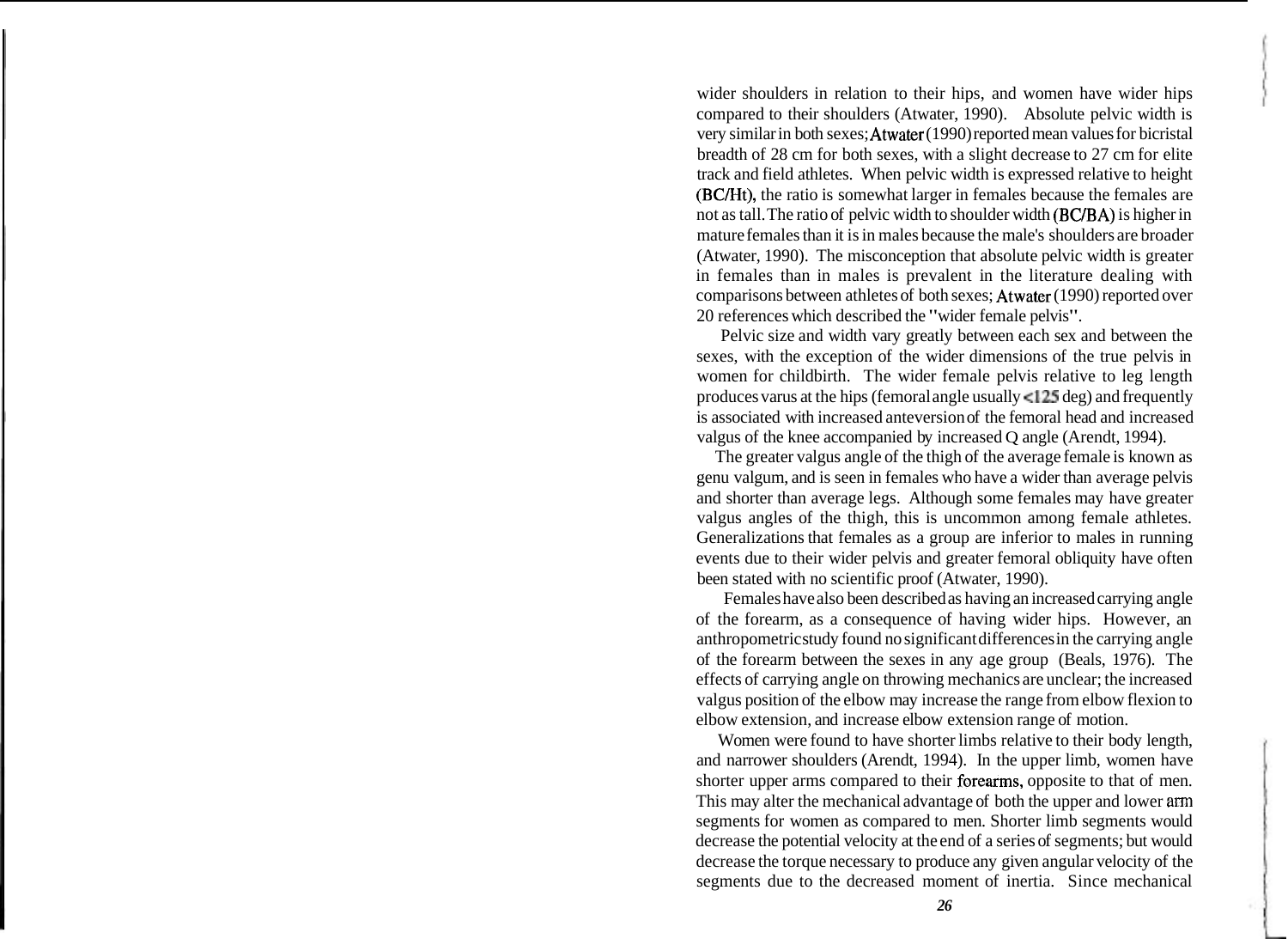advantage is the ratio of the resistance arm to the force arm of the limb segment, it is also affected by the insertion points of the muscles from the joint axes.

It is often noted that the mean height of the center of gravity of a woman is lower than that of a man, giving females an advantage in balance sports (Francis, 1988). However, this difference has been repotted to be about 2% of standing height, or about 1.3 inches for someone 5 feet 9 inches tall which would not be a significant difference in terms of performance in most activities (Atwater, 1988). Activities such as the high jump and long jump in which a higher center of gravity at take off will enhance performance may slightly favour male athletes. However, females who participate in these events normally have a specific body type with a higher average center of gravity. Center of gravity differences are more determined by an individual's height and body type than by gender (Atwater, 1988).

# **Muscular Strength**

On average, the female has about two-thirds the strength of the male; absolute upper body strength is 30-50% that of a male, while that of the lower extremity is 70% that of a male of the same size (Thein & Thein, 1996). Greater muscle mass and chest and shoulder girth in the male accounted for differences in upper body strength, while the shorter relative leg length of the females allowed them to more closely match that of the male in lower extremity strength (Thein & Thein, 1996).

The muscular strength of girls and boys diverges markedly with the onset of puberty; at age 11-12 girls have 90 per cent of boys' strength; by age 15-16 this has decreased to 75% of strength. Muscle fiber and total muscle cross sectional area of women average 60%-85% of these areas in men.

A comparison of peak torques between male and female judoists suggested that knee flexor strength was 30% higher in men than in women; while knee extensor strength was 40% higher in men when compared to women. The flexor-extensor torque ratios and the angles of maximum torque were similar between genders (Wit, Traskoma, Eliasz, Gajewski & Janiak, 1993). A comparison of measured peak torques of elite male and female sprinters (Alexander, 1989). reported that male sprinters had 50% greater hip extension torques and 42% greater hip flexor torques than females. Both knee flexor and knee extensor strength was 50% higher in the male sprinters; while plantafflexor and dorsiflexor strength was 30 greater in the males. The relationships between peak torques and sprinting speed were found to be different for the male and female groups (Alexander, 1989).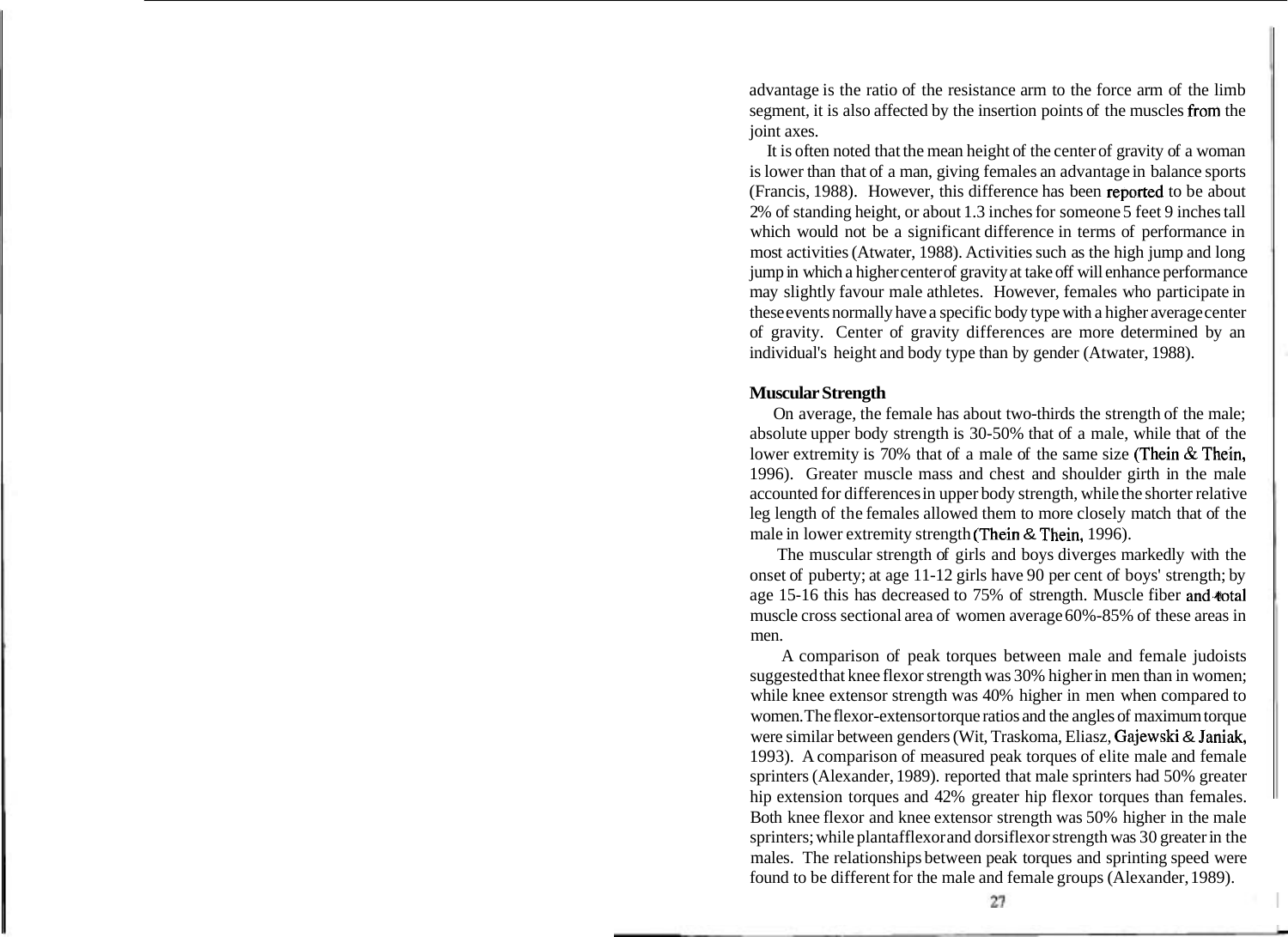Females are also significantly weaker in upper body muscle groups, and in ability to lift a load from the floor. Examination of scores from the Incremental Lifting Machine, and Kin Com elbow flexion and extension torque values, revealed that women were able to lift only 48% of the load lifted by men (Stevenson, Greenhorn, Andrew, Thomson & Bryant, 1988). The Kin Com back strength comparisons indicated that strength values for females were 60% of those attained by males. Analysis of the data suggested there were sex differences in lifting technique which accounted for the differences in performance, beyond those differences found in elbow strength (Stevenson et al., 1988).

There is often an imbalance between the hamstrings and quadriceps in females; and men tend to have relatively stronger quadriceps muscles. Stability of the knee has been stated to be more muscle dominant in men, and more ligament dominant in women (Moeller & Lamb, 1997). For female athletes, the quadriceps is the dominant muscle group contributing to knee joint stability, while the hamstring dominates in male athletes (Huston  $\&$ Wojtys, 1996).

#### Flexibility

It is generally agreed that females are more flexible than males in most joints (Entyre & Lee, 1988; Grana & Moretz, 1978; Gray, Taunton & McKenzie, 1985). In a recent study comparing male and female volleyball players, it was found that the female players had greater hip and shoulder flexibility than their male counterparts (Lee, Entyre, Poindexter, Sokol & Toon, 1989). As well, greater vertical jump was correlated with increased hip sange of motion for the men, but not for the women. For the women, there was a negative correlation between hip range of motion and height jumped; suggesting that the players with the greatest vertical jump had the least hip flexibility. No explanation was given for this finding, but it was suggested that flexibility differences may be related to anatomical differences of the hip joint between the sexes and that increased flexibility of the hip joint was more beneficial for the men (Lee et al., 1989).

## Physiological Variables

Differences in skeletal muscle characteristics, metabolic profiles and functional performance between males and females were investigated using young (15-24 years) male and female twins as subjects (Komi & Karlsson, 1978). It was concluded the performance of females was from 61 % to 84 % of that of males. Females had a greater distribution of slow twitch fibres (49 vs 55 %); less activity in glycolytic enzymes; and greater activity in fat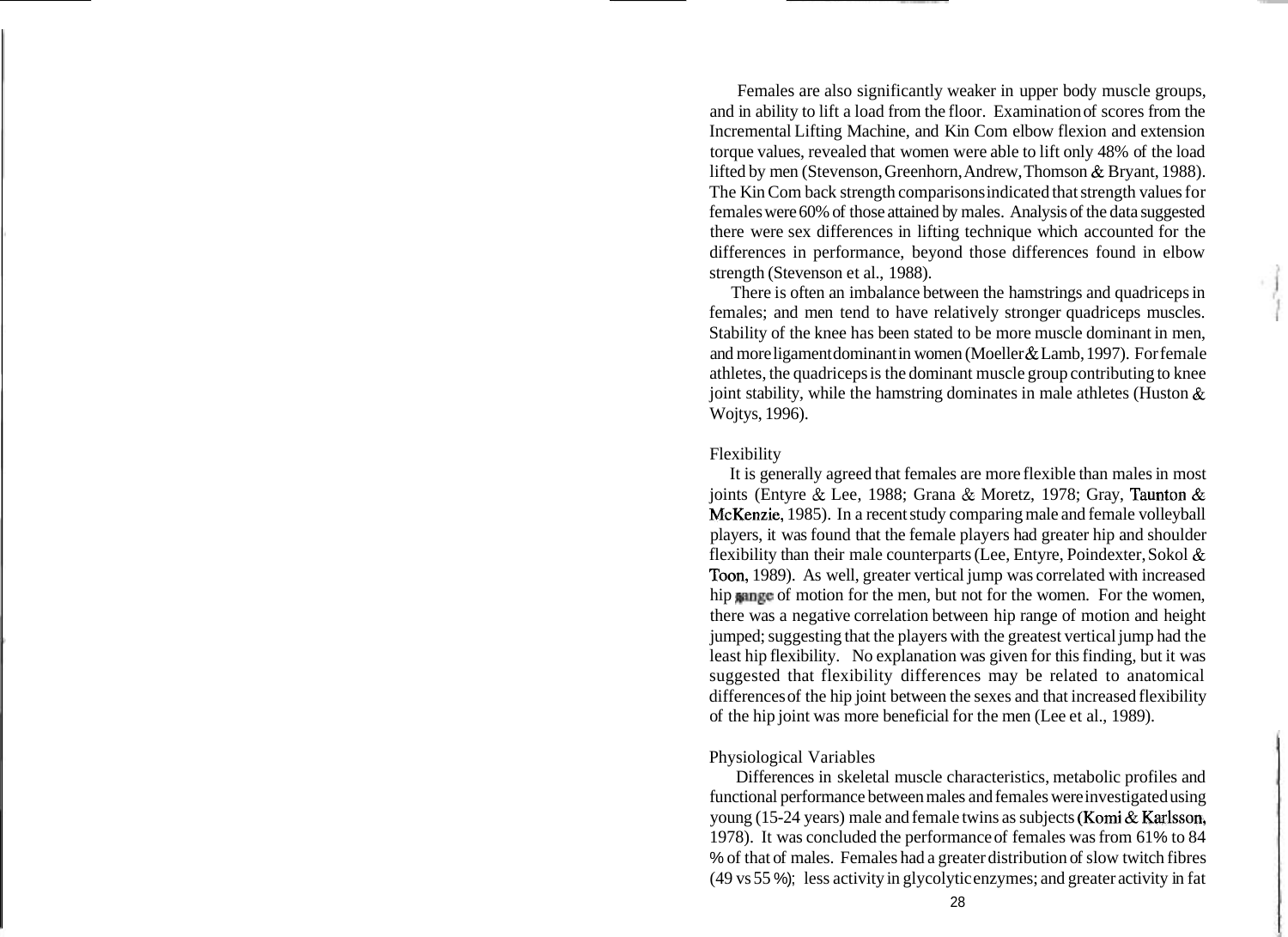oxidizing enzymes. A notable difference between the two groups was an almost 100% longer rise time of isometric force in females. When compared to females, the males demonstrated higher aerobic and strength performance capacity, more efficient neuromotor output during contraction, more slow twitch muscle fibres and more active glycolytic enzymes (Komi & Karlsson, 1978).

An examination of electromechanical response times and muscle elasticity in men and women concluded that there are sex linked differences in musculotendinous elasticity which may account for observed performance differences (Winter & Brookes, 1991). Electromechanical delay was found to be significantly longer in female subjects (39 vs 45 msec), which was attributed to increased muscle elasticity in women. This elasticity could reside in series and parallel components in muscle or tendon, or in cross bridge attachments. This finding partially explains some performance differences between males and females in some activities (Winter & Brookes, 1991).

Highly trained male and female athletes often have similar physiological profiles. A study of performance-matched male and female marathon runners had approximately the same **V02** max (about 60 ml.kg.min-1) (Helgerud, Ingjer & Stromme, 1990). For both sexes the anaerobic threshold was reached at an exercise intensity of about 83% of **V02** max, or 88%- 90% of maximal heart rate. The females' running economy was poorer, ie. their oxygen uptake during running at a standard submaximal speed was higher ( $p$ <.05). The heart rate, respiratory exchange ratio and blood lactate concentration also confirmed that a given running speed resulted in a higher physiological strain for the females (Helgerud et al., 1990).

## **Injury Rates**

Women's sports, once dominated by a slow defensive style, are now played with speed, precision and power. But with these changes have come increased injuries, and female athletes have higher injury rates than men in many sports, particularly alpine skiing, volleyball and apparatus gymnastics (Moeller & Lamb, 1997).

An early survey of collegiate female athletes reported that injuries sustained by female athletes were essentially no different than those of men, and that well trained women athletes are not more prone to injuries than men (Haycock & Gillette, 1976). More recent studies have reported that females sustain a higher incidence of injuries in most sports played by members of both sexes. In a comparison of injuries on professional male and female basketball teams, the women's injury frequency was 1.6 times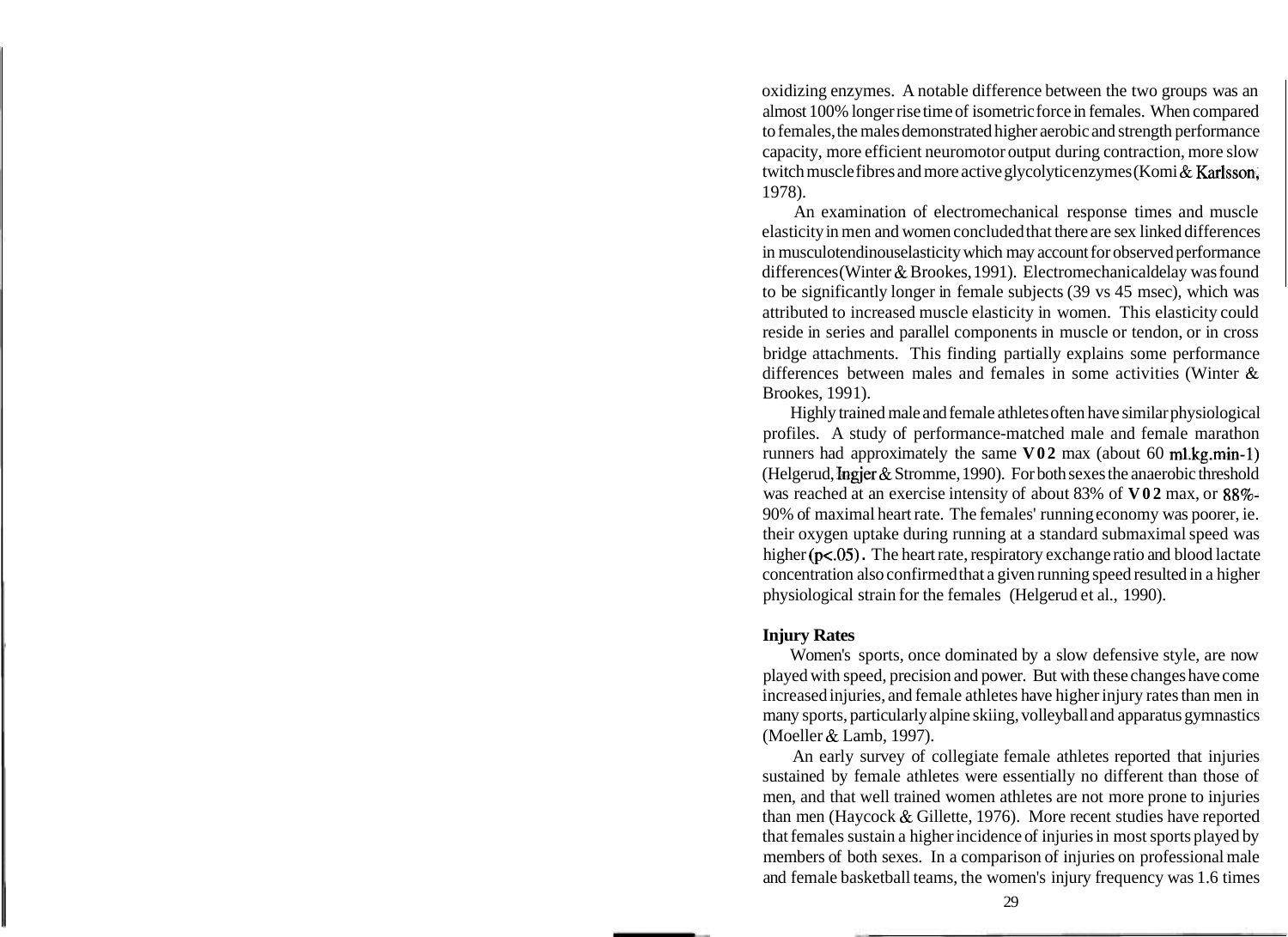that of men (Zelisko, Noble & Porter, 1982). Women sustained significantly more knee and thigh injuries, as well as sprains, strains and contusions; but no increased patellofemoral injuries. Although females have greater flexibility, they suffered significantly more strains than the males, and well as a higher proportion of contusions, possibly due to greater capillary fragility (Zelisko et al., 1982). Women soccer players were found to have a higher incidence of ankle sprains than male players, due to hormonal differences affecting ligaments, premenstrual discomfort giving poor coordination, or lack of injury preventative information (Brynhildsen, Ekstrand, Jeppsson & Tropp, 1990). In a study of the 1987 National Volleyball tournament, females had an injury rate of 2.31100 hours of play, while males had an injury rate of 1.71100 hours of play (Schafle, Requa, Patton & Garrick, 1990).

In most team sports, the knee is the most common site of injury in all athletes (Gray et al., 1985; Henry, Lareau & Neigut, 1982). Jumper's knee, or acute tendinitis of the patellar tendon which occurs in athletes in jumping sports, is common in volleyball players of both sexes with no significant difference between the sexes (Ferretti, 1986). Serious knee ligament injuries in volleyball are more common in female volleyball players than in males (80 versus 20% respectively) (Ferretti, Papandrea & Conteduca, 1990). Knee injuries in basketball were found to occur more frequently in women than in men, constituting 16% of all injuries compared with 12% of the men's (Molnar & Fox, 1993).

There has been found to be a higher ACL injury rate for females than for males (Arendt, 1994; Moeller  $&$  Lamb, 1997), the exact causes of which are presently unclear. An article on this topic in Sports Illustrated magazine (McCallum, 1995) has suggested "The game of basketball has, in some respects, surpassed the physical ability of women to withstand it. — the increase in ACL tears can be attributed to the increased speed and aggressiveness of play by the women having gone beyond the ability of ligaments to withstand the stress."

The National Collegiate Athletic Association (NCAA) in the United States has been compiling injury data since 1982 and reported the rates of female ACL injuries (Arendt & Dick, 1995). The NCAA data show that female basketball and soccer players have higher rates of knee injuries, especially ACL injuries, than males. The injury rate for female soccer players was over two times higher than for the men (0.3 1 vs 0.13 occurrences per 1000 athlete exposures). The incidence of ACL injuries was even higher in basketball, where women were four times as likely to sustain injury as were men (0.29 vs. 0.07) (Arendt & Dick, 1995). During the 1989 to 1990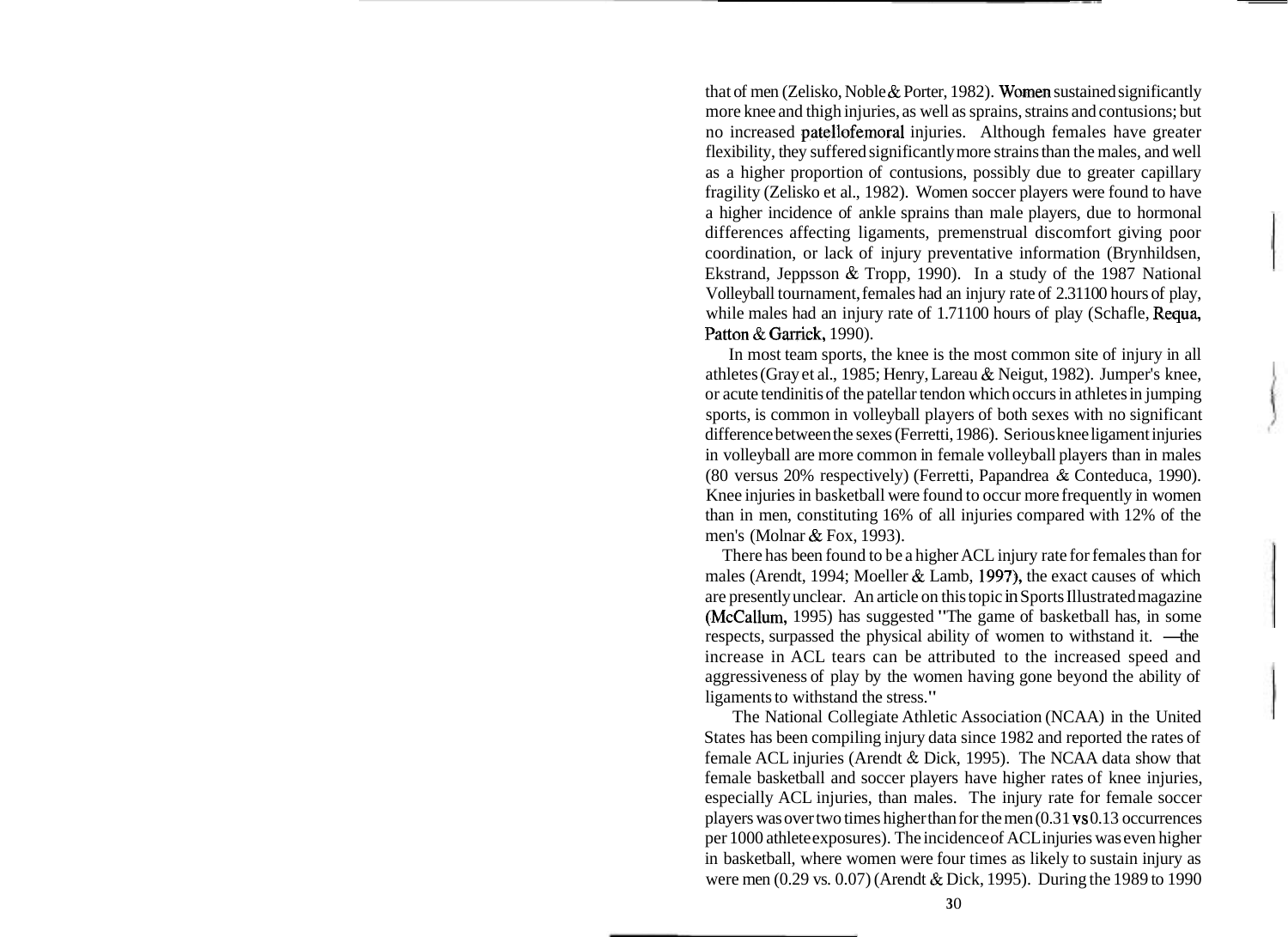intercollegiate basketball season, the NCAA reported that female athletes injured their ACLs at a rate 7.8 times more than their male counterparts (Huston & Wojtys, 1996). Female volleyball players also experience a high number (26) of ACL injuries in NCAA competition especially in game situations in the latter part of the season. In a series of 52 serious knee injuries in volleyball, 80% of the injuries were sustained by females (Ferretti, Papandrea, Conteduca & Mariani, 1992). Most injuries (64%) occurred when jumping or landing from a jump, and all were non contact injuries (Ferretti et al., 1992; Moeller & Lamb, 1997).

### **Factors in ACL Injuries**

Female athletes may have a higher incidence of ACL injuries due to a lower level of conditioning than males (Hutchinson & Ireland, 1995). However, ACL injuries also occur in subjects with a high degree of fitness and skill, so the possibility of a lack of fitness or experience may not be an important factor (Gray et al., 1985).

This higher injury rate may be due to intrinsic factors, such as ligament size, inherent ligament laxity, notch dimensions, muscular strength and coordination, and limb alignment, as well as extrinsic factors such as level of skill, level of experience, shoes, floor and shoe floor interface (Arendt, 1994). Q-angle has been suggested as a factor in ACL injuries, but there is no apparent relationship between Q-angle and ACL injury (Gray et al., 1985). Compared with the male, the female knee and ACL tends to be smaller, implying there is less tissue to restrain anterior and displacement forces (Hutchinson & Ireland, 1995). Joint laxity has also been implicated in the difference in the rate of ACL tears and other knee injuries, again with conflicting results regarding whether lax ligaments or tight ligaments are the greater risk factor for injuries. There is some question regarding the effect of increased flexibility on injury rates, some studies have reported higher incidence of injuries with increased ligament laxity. Professional football players with loose knee ligaments were found to sustain knee injuries more often than those with tight ligaments (Nicholas, 1970).

The majority of ACL injuries occur during non contact situations, including planting and cutting, straight knee landing, and one-step stop landing with the knee hyperextended (Arendt & Dick, 1995). The higher risk of ACL injuries in women is likely multifactorial with no single structural, anatomical or biomechanical feature solely responsible for this increased rate.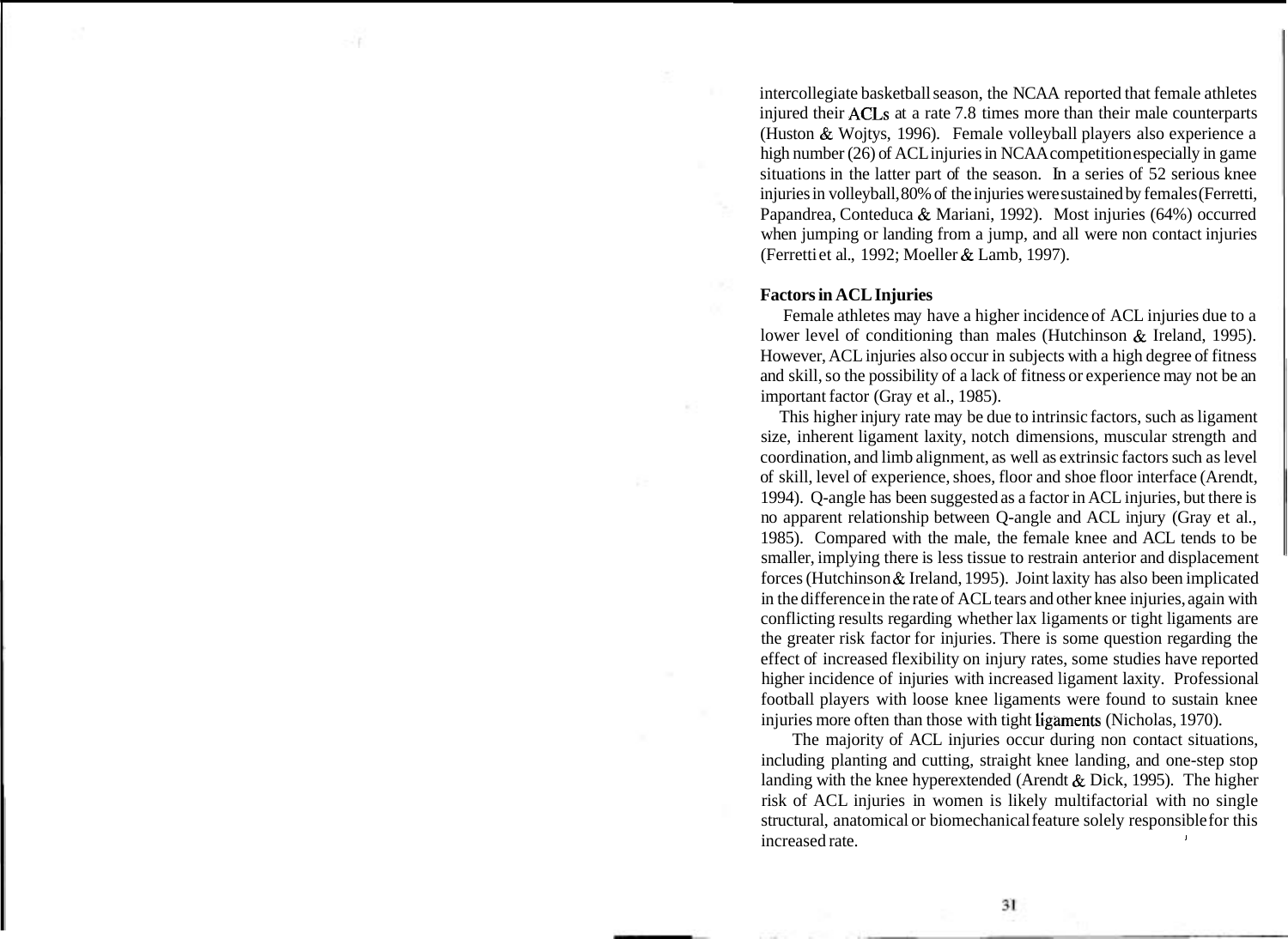## **Gender and Landing Forces**

Landing from a jump has been reported to be one of the most common mechanisms of injury to female basketball players, as Gray (1985) reported that fourteen of twenty four ACL ruptures (58%) occurred when landing. Over 60% of volleyball knee joint injuries were reported to have occurred during the landing phase, and the mechanism of jumping, landing, and twisting upon impact with the ground or floor was associated with 61% of all knee injuries and 92% of ankle injuries in volleyball (Gerberich, Luhmann, Finke, Priest & Beard, 1987).

A recent study (James, 1997) examined the effects of gender on lower extremity landing forces in a group of male and female subjects. The subjects performed 10 landings from three heights: 50, 100 and 200% of maximum vertical jump (MVJ) height. Force platform and high speed video data were collected and were used to compute ankle and knee joint moments, tibial compressive forces, and knee joint shear forces. Gender differences were found for the ankle joint moment and knee joint shear forces, with the greatest differences occurring at 200% of MVJ height. The females exhibited greater knee joint shear forces than the males in the sample; and lesser ankle joint moments than the males. The results suggest that females may experience different joint force magnitudes than their male counterparts, possibly indicating a mechanism by which females may be more susceptible to certain types of knee injuries, especially ACL injuries (James, 1997). Higher joint forces coupled with increased joint laxity and weaker quadriceps musculature (Gray et al., 1985) may be critical factors in knee ligament injuries.

## **Gender and Skill Performance**

#### **Throwing**

It is well known that boys can throw further and more skillfully than girls at all ages; due to both environmental and biological factors (Thomas, Michael & Gallagher, 1994). The majority of females do not attain a mature throwing pattern; their immature pattern is characterized by lack of body rotation, shoulder medial rotation and wrist flexion (Armour & Elliott, 1989). These movements are involved in decreasing the rotational inertia of the body and associated limb segments, to increase ball velocity. It has been reported that throwing performance in seventh grade girls was developmentally similar to first grade boys (Halverson, Roberton & Langendorfer, 1982). The distance thrown by girls may be from 60 to 70% of the distance thrown by boys; some of this difference may result from lack of practice because the developmental level of girls' throwing seems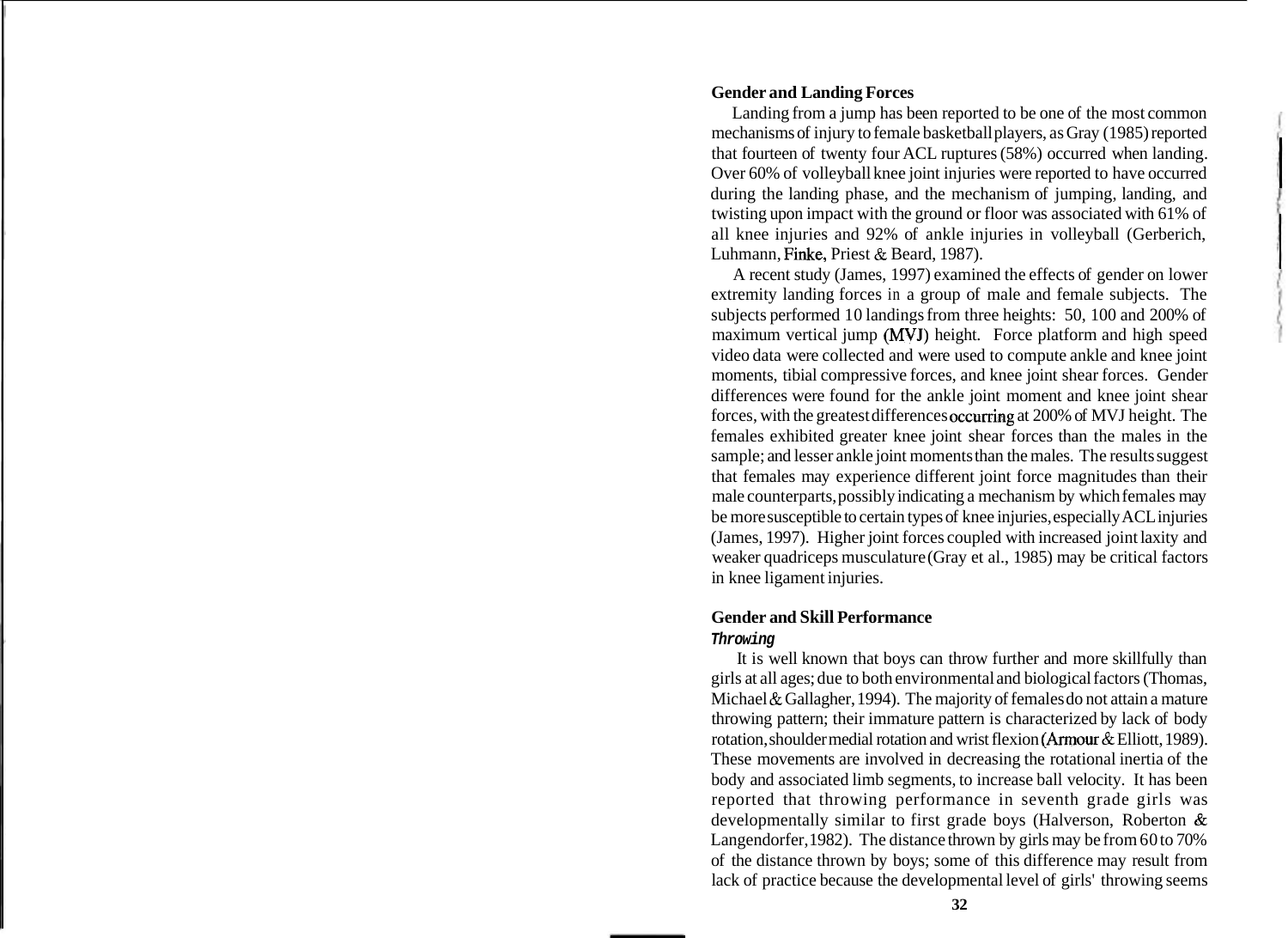to change very little with time (Nelson, Thomas & Nelson, 1991). In a longitudinal descriptive study, Nelson et al. (1991) found that girls continued with block trunk rotation after 3 years (with no specific training), while nearly all boys showed differentiated rotation after the 3 year interval. The timing of the throwing pattern takes longer to develop than throwing form, as Ives et al. (1993) suggested that some gender differences in performance are based on neuromuscular coordination mechanisms.

Throwing distance and throwing velocity were found to differ the most among a group of skills measured between males and females. Differences were 1.5 SD units at 3 years of age and increased dramatically over childhood and adolescence to over 3.5 SD units. Stated another way, at 17 years of age the average male throws further than 99% of the 17 year old females (Thomas & Thomas, 1988).

Differences in throwing technique were also reported in a group of elite male and female water polo players (Amour &Elliott, 1989). The females had a restricted range of trunk rotation in the backswing, restricted range of shoulder lateral rotation in the backswing, and lack of hip and shoulder rotation during the throw. The wrist movement of the female throwers was characterized by wrist flexion throughout the forward swing, while the male subjects were able to initially flex, then extends, and finally flex the wrist again prior to release. The difference in wrist movement may have resulted from inability to grip the ball due to the females' smaller hand span. The trunk of the male players was more tilted with respect to the vertical than the females, which is characteristic of more skilled players. The ball velocities attained by these subjects were 19.9 m/s for the males and 14.7 m/s for the females (Armour & Elliott, 1989).

An interesting question has been raised regarding the development of a mature throwing pattern by males and females (Thomas & Marzke, 1992): are females developing through the same patterns for overhead throwing? Is the mature pattern exhibited by the expert male and female the same? As girls mature, their unskilled throwing pattern is retained, but they throw further due to increased size; Boys seem to throw further because they become larger, and they also improve the mechanics of the throwing motion (Thomas & Marzke, 1992).

The throwing patterns of males and females require more study to determine if gender differences really exist. Some unanswered questions include (Thomas & Marzke, 1992):

whether expert males and females use the same throwing pattern supported by the same muscle groups

the developmental patterns of boys and girls as they progress to the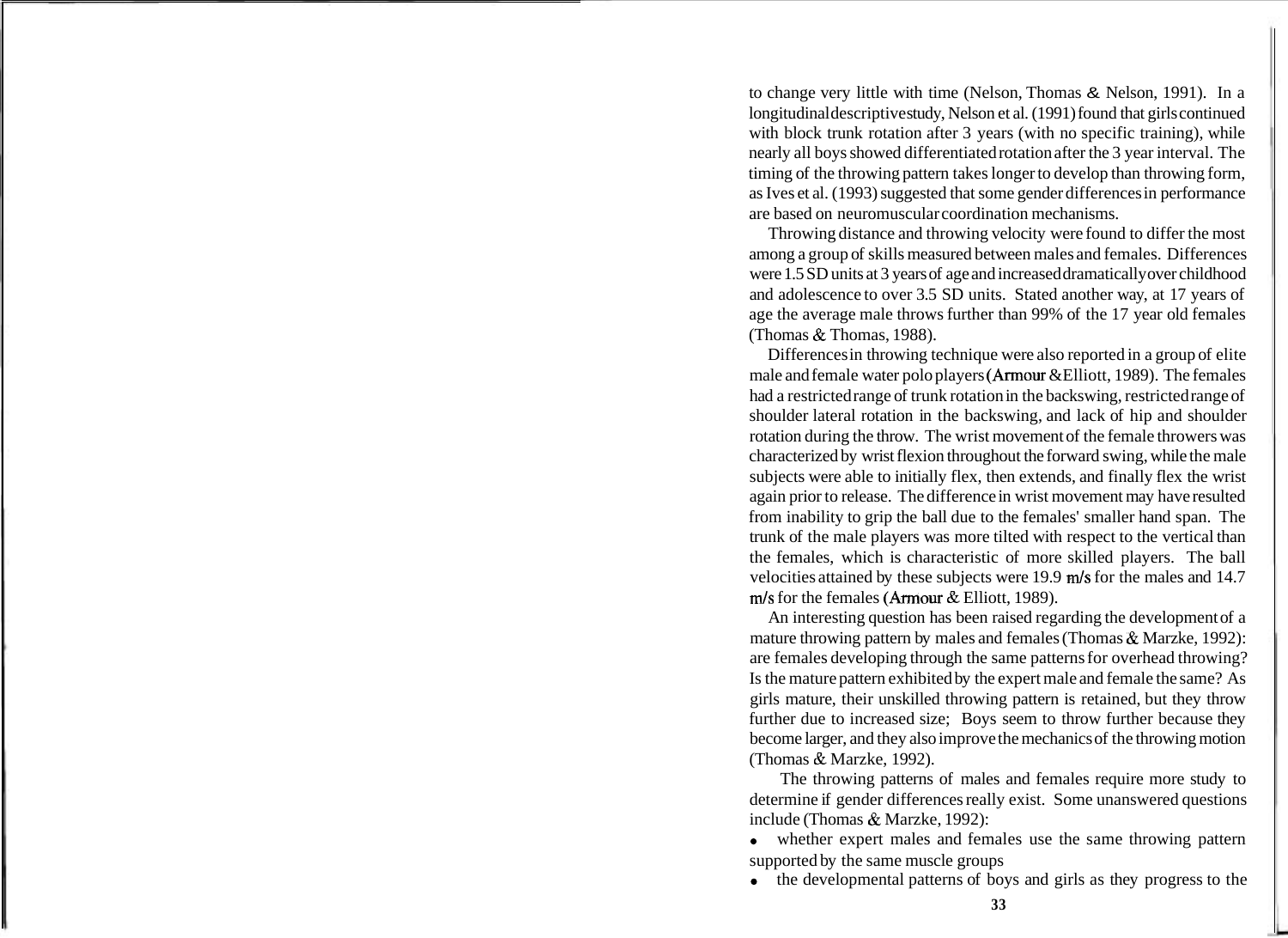mature pattern whether intense training programs can alter the pattern of female throwing.

### **Swimming Mechanics**

The prepubertal female best approximates her male counterpart in strength, aerobic power, oxygen pulse, heart rate and size. Swimming is an excellent example to use when examining specific physiologic considerations for women in sports. Prepubescent boys and girls have similar winning times for all strokes (Sanborn & Jankowski, 1994), in fact times for girls 8 years old and younger may be even faster than the boys'.

Females swimmers with their shorter arm length and shorter bodies must take more strokes and hence increase the number of shoulder movements to cover the same distance (Arendt, 1994). Most strokes in swimming primarily depend on upper body strength as the main motor through the water, so women may be working their comparatively weaker upper body muscles harder to cover the same distance.

Several investigators have examined swimming mechanics of male and female subjects (Arellano, Brown, Cappaert &Nelson, 1994; Pelayo, Sidney, kherif, Chollet & Tourny, 1996). Elite male swimmers typically swim 10% faster than their female counterparts, and males have longer stroke lengths but stroke rates are similar (Arellano et al., 1994). It has been suggested that the longer stroke length produced by men is likely the result of greater propulsive force; while males and females have similar stroke frequencies. Stroke frequency was reported to be significantly higher for females in the 800m freestyle than for males in the 1500m freestyle (Pelayo et al., 1996).

A study (Arellano et al., 1994) of the swimming events at the 1992 Barcelona Olympics revealed that stroke rates were not significantly different (approximately 1-2%) between sexes at any race distance. The differences in final race time between men and women were 9% for the 50m freestyle, 9.1% for the lOOm and 9.3% for the 200m freestyle races. The average race velocity differences were also similar, with differences of 9.1 %, 9.1 % and 9.3 % respectively. Gender comparisons of average starting time, average finishing time, average turning times and average stroke length were also approximately 9%, suggesting that the 9% final time difference can be accounted for in each of the race components examined (Arellano et al., 1994).

## **Skill techniques**

The vast majority of published research describing skilled athletic perfomance has been based only on the techniques of male athletes. Very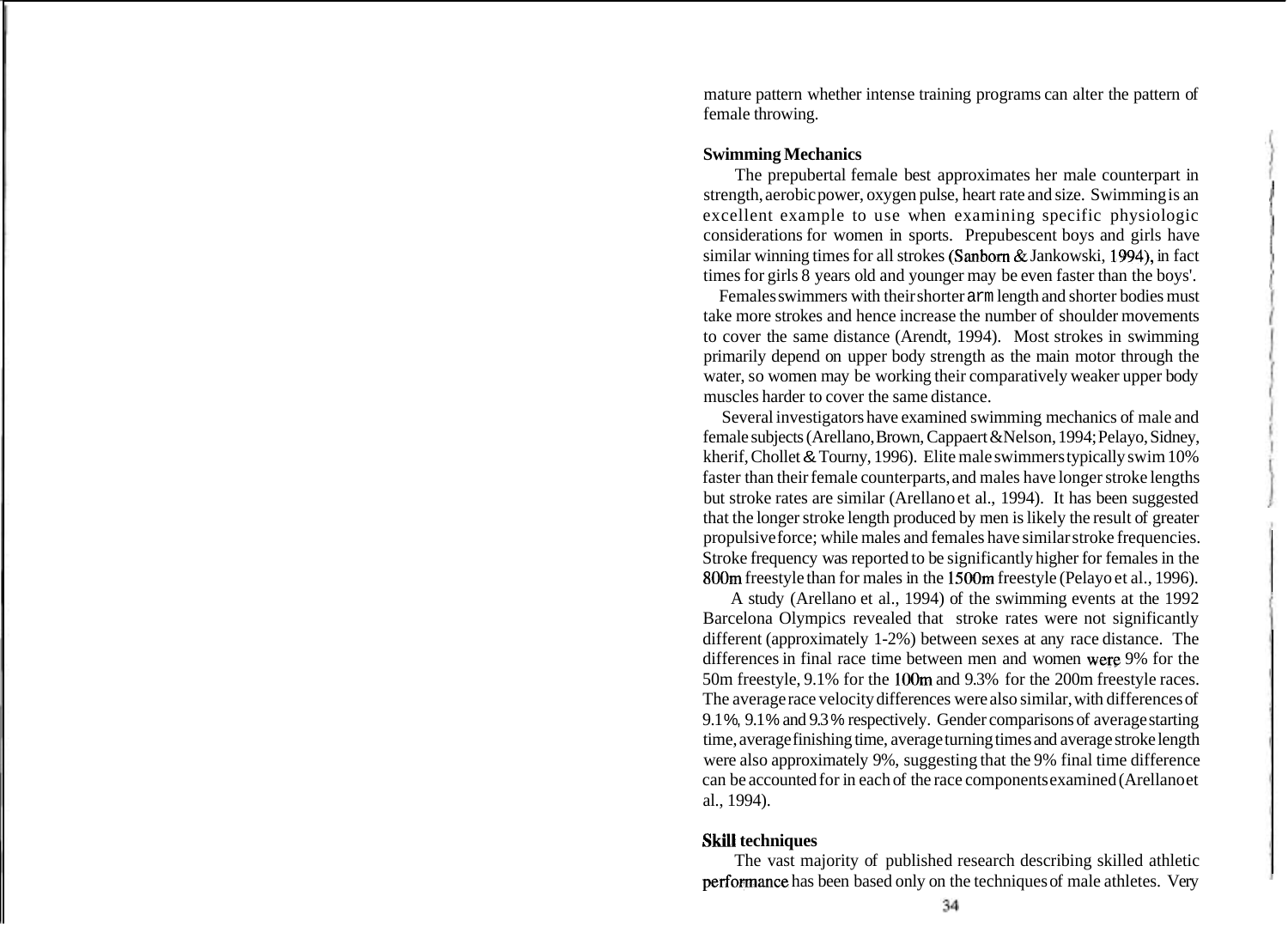few studies have described only the techniques of skilled female throwers (Terauds, 1984) but several studies described skilled male and female throwers, including shot, discus and javelin throwers (Bartlett, 1992; Bartlett & Best, 1988; McCoy, Gregor, Whiting, Rich & Ward, 1984; McCoy, Gregor, Whiting, Rich & Ward, 1985; Rich, Whiting, McCoy, Gregor & Ward, 1985). Those studies which have examined female throwers sometimes suggest that temporal and anthropometric variables related to performance in females are different from those related to male performances (Ballreich, 1983; Schulter, 1983). The extent and implications of these possible differences in performance have not yet been fully examined, nor even acknowledged by most researchers in sport biomechanics. An extensive search of the sport biomechanics literature revealed no specific discussion of male-female differences in biomechanical variables of sports techniques.

### **Running Performances**

In 1972, women were finally allowed to participate in the marathon (42.2 km), and shortly after the ultramarathon (Bam, Noakes, Juritz  $\&$ Dennis, 1997). Since that time, there have been rapid improvements in women's distance running world records, and it has been suggested that the world class running performances of women may equal those of men by the end of this decade (Whipp & Ward, 1992). For men, the slopes of the velocity-date curves are remarkably similar; while for women, the slopes are also similar but are higher for most running events (Whipp & Ward, 1992). The marathon slope, however, was appreciably greater for the women. Interpolation of these curves into the future suggests that the average velocities for these events will be no different by the first half of the next century— the intersection for the marathon is 1998. A recent study of female ultramarathon runners (Bam et al., 1997) reported that females can maintain a faster race pace at distances over 42 km than males at these distances.

Speechly et al. (1996) have suggested that when comparisons on performances are made between the genders, top female runners are consistently 9-11% slower than their male counterparts over all distances raced. After examination of the average running speeds for a group of male and female runners over distances from 10 to 90 km, the female group ran significantly faster (171 m.min-1 vs  $155.2$  m/min-1) than the males (Speechly, Taylor & Rogers, 1996). They found that the female athletes were able to exercise at a significantly greater fraction of V02 max than males, possibly due to greater utlilization of FFA as fuel. This was not in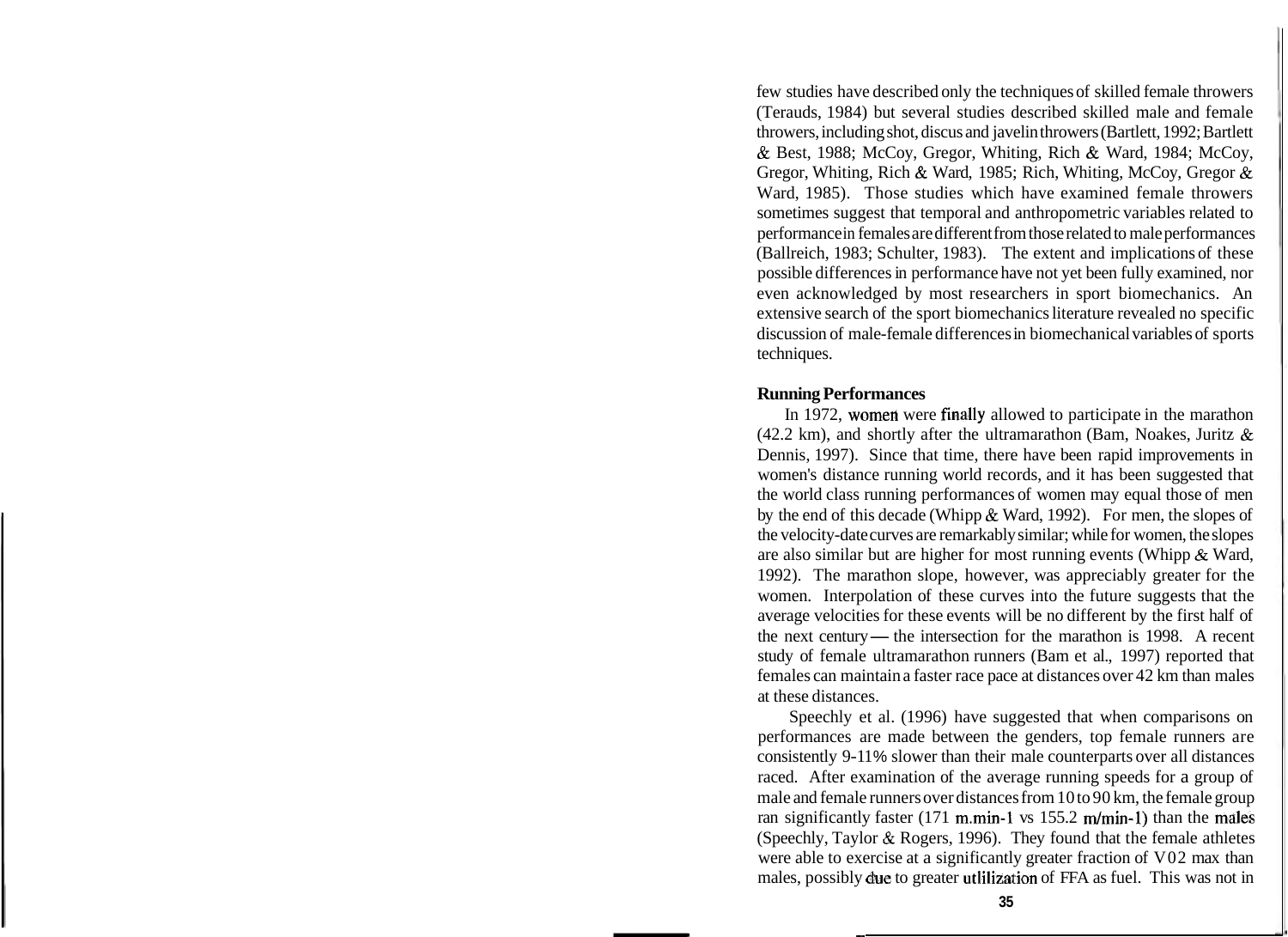agreement with Costill et al. (1987) who suggested that males should have an enhanced level of fatty acid oxidation due to their larger number of mitrochondria to oxidize lipids (Costill, Fink, Flynn & Kirwan, 1987). Other investigators have suggested that females are able to utilize fat to a greater extent (and thus utilize less carbohydrate) than equally trained and nourished males during moderate intensity long duration exercise. They speculated that as a result of a slower rate of muscle glycogen depletion, females should be able to perform better than males in long distance exercise (Tarnopulsky, MacDougall, Atkinson, Tarnopulsky & Sutton, 1990).

When male and female athletes were matched on their performance on a standard marathon (42.2 km) level, males showed a tendency for larger performance decrements with increasing distance, and the females outperformed the males at the 90 km distance (Speechly et al., 1996). The females exercised at higher levels of their V02 **max,** and these data suggest that females are able to maintain a higher work rate for longer during ultra endurance exercise.

Female distance athletes may have the edge over their male counterparts for some of the following reasons (Tate, 1997):

Females have greater fat stores, both by having an average of 10% more body fat, but also producing greater utilization of fatty acids as fuel and greater FFA oxidation

The presence of estrogen, which is lypolytic, acts as an antioxidant, ۰ and produces greater resistance to fatigue. The muscles of females are less damaged during running due to the effects of antioxidants and estrogen.

Estrogen has a powerful effect on red cell metabolism-hexokinase.

Estrogen facilitates oxygen delivery to the working muscle- females have increased oxygen delivery to the muscle due to estrogen

the coachability of female athletes compared to males, due to the newness of the sport for females and to their psychology; suggesting they are more coachable.

Less damage has been reported in female muscles with eccentric exercise due to the presence of estrogen; when male rats were injected with estrogen, less muscle damage was reported following eccentric exercise

Estrogen effects may be related to life cycle: females give life so must be protected from excessive damage due to exercise

# **Rowing Technique**

A study was conducted which examined the gender differences in work output during maximal rowing (Smith & Spinks, 1990). Force-angle data collected during a 6 min maximal rowing ergometer test was used to examine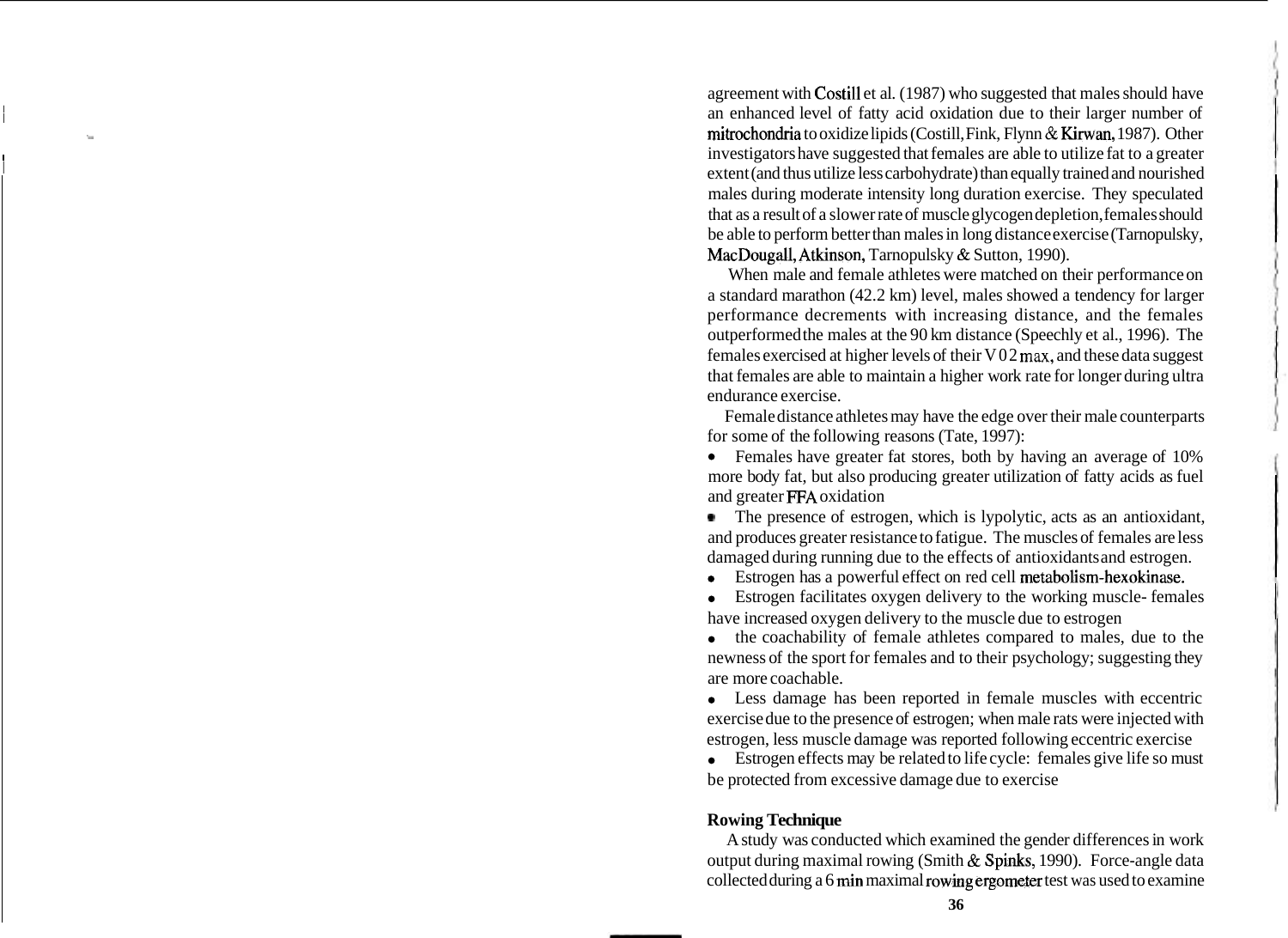differences between experienced male and female rowers in biomechanical variables. Variables measured were propulsive power output per kg (PPO), stroke consistency and propulsive effectiveness; males were found to more effective than females on each of these variables. The results indicated that female rowers match male rowers in effectively applying force to the line of travel and in coordinating ankle, knee and hip movements. Improvement in the accuracy with which force-angle values are reproduced stroke after stroke by female athletes is required. The difference between male and female performances (times) in most swimming races is 9%; ranging from 8.9% to 9.2%; female rowers may reduce the influence of biological limitations (Smith & Spinks, 1990).

## **Javelin Throwing Technique**

A three dimensional analysis was performed on male and female javelin throwers during the finals of the 1992 Olympic Games in Barcelona (Mero, Komi, Korjus, Navarro & Gregor, 1994). Greater release speeds, longer last step and pull distance, and higher grip position at release were measured in males when compared to females  $(p<.05)$ . Attitude angle was greater in females (40  $+5^{\circ}$ ) than in males (31  $+6^{\circ}$ ). The correlation coefficient between between resultant release speed and distance thrown was .77 in males and .74 in females. Both males and females had the same run up speed at the beginning of final foot contact  $(5.6 \text{ m/s})$ . The peak linear velocities of the shoulder, wrist, elbow and hand were significantly higher for the males. No significant differences were observed between males and females in any timing parameter or in angular velocities (Mero et a]., 1994). An orderly progression in peak speeds from proximal to distal segments was clear in both genders, suggesting that kinetic energy may be transferred from larger segments to the javelin (Mero et al., 1994).

# **High Jump Technique**

The high jump event for males and females was analyzed in detail from film records of the 1987 World Championships (Dapena, 1988). The data for both the top male and female competitors was included, allowing comparisons of some of the key parameters of the event. The best average height cleared for the males was 2.36 m, while that for the females was 2.00 m; a difference of 15% between male and female jumpers. Two important aspects of performance in this event are a fast run up speed, and a low position of the center of gravity at touchdown. Dapena (1988) reported that in this sample of high jumpers, the male high jumpers used faster and lower run ups than the females. This is because the male high jumpers are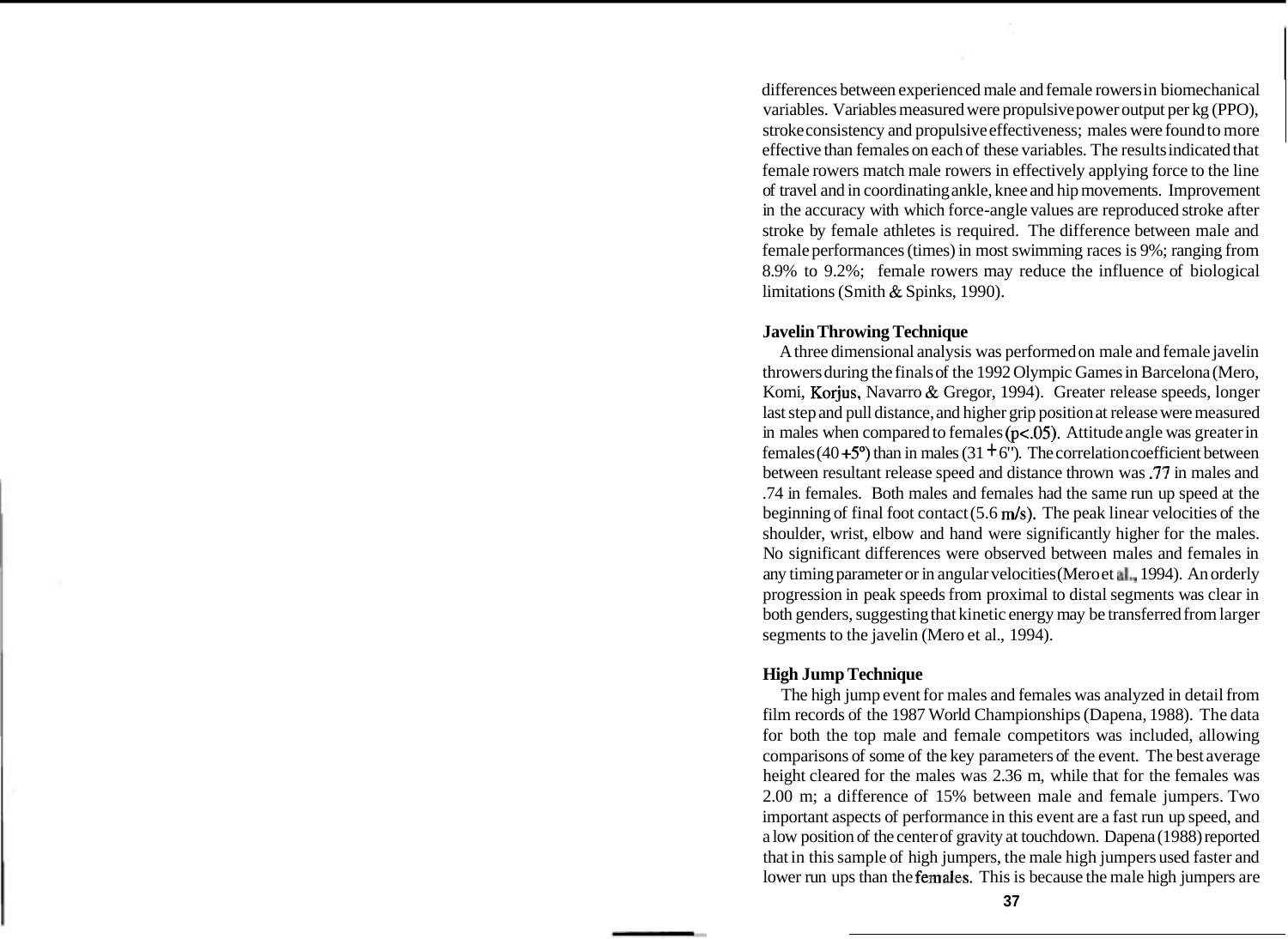usually stronger, which permits them to use faster and lower run ups with less risk of buckling the takeoff leg. The arm actions of male high jumpers, **III** measured from the vertical velocity of the arms, were stronger than those of the females, likely due to the greater strength of the male high jumpers. The female high jumpers had more somersaulting angular momentum than the males. Since female high jumpers do not jump as high as males, they have less time in the air to rotate through the same angle, requiring more angular momentum (Dapena, 1988).

## **Shot Put Technique**

In an extensive review of available literature, only a few studies (McCoy et al., 1984; Terauds, 1984) were located which described the techniques of elite female shot putters, or attempted to compare these techniques to those of male throwers. In the shot event, the shot thrown by male athletes is 16 lb  $(7.26 \text{ kg})$ , while that thrown by females is  $8 \text{ lb}$  9 oz  $(3.88 \text{ kg})$ . Since there are differences in the dimensions and weight of the equipment used, it may not be possible to make comparisons of performance in the throwing disciplines between males and females (Kenntner, 1983).

In shot putting, women now achieve similar distances to men, with implements which are only 53% as heavy. In a study of elite male and female shot putters McCoy et al., (1984) reported that the males had significantly greater distance thrown, height of release and velocity of release, but these differences were not related to the differences in stature between male and female throwers. They noted that release height is determined by the vertical position of the body in space, and the angle of the arm at release.

A recent study using the shot put attempted to determine the relative importance of certain measured anthropometric, strength, and technique variables to throwing performance in elite male and female track athletes (Alexander, Lindner & Whalen, 1996). Previous research (Alexander, 1989) has suggested that there may be differences in the types of variables that affect performance of female athletes, as compared to those of males in skilled sprinting. For example, the relationship between the strength values at a joint, as measured by joint torques, and the resultant angular velocities produced at that joint during a skilled performance, are different for male and female athletes. As well, while many elite male throwers are very tall with long limb segments, elite female throwers are often relatively short with correspondingly shorter limb segments (Komi & Mero, 1985). However, female throwers may be able to generate superior angular velocities of some body segments, as reported for the knee and elbow joints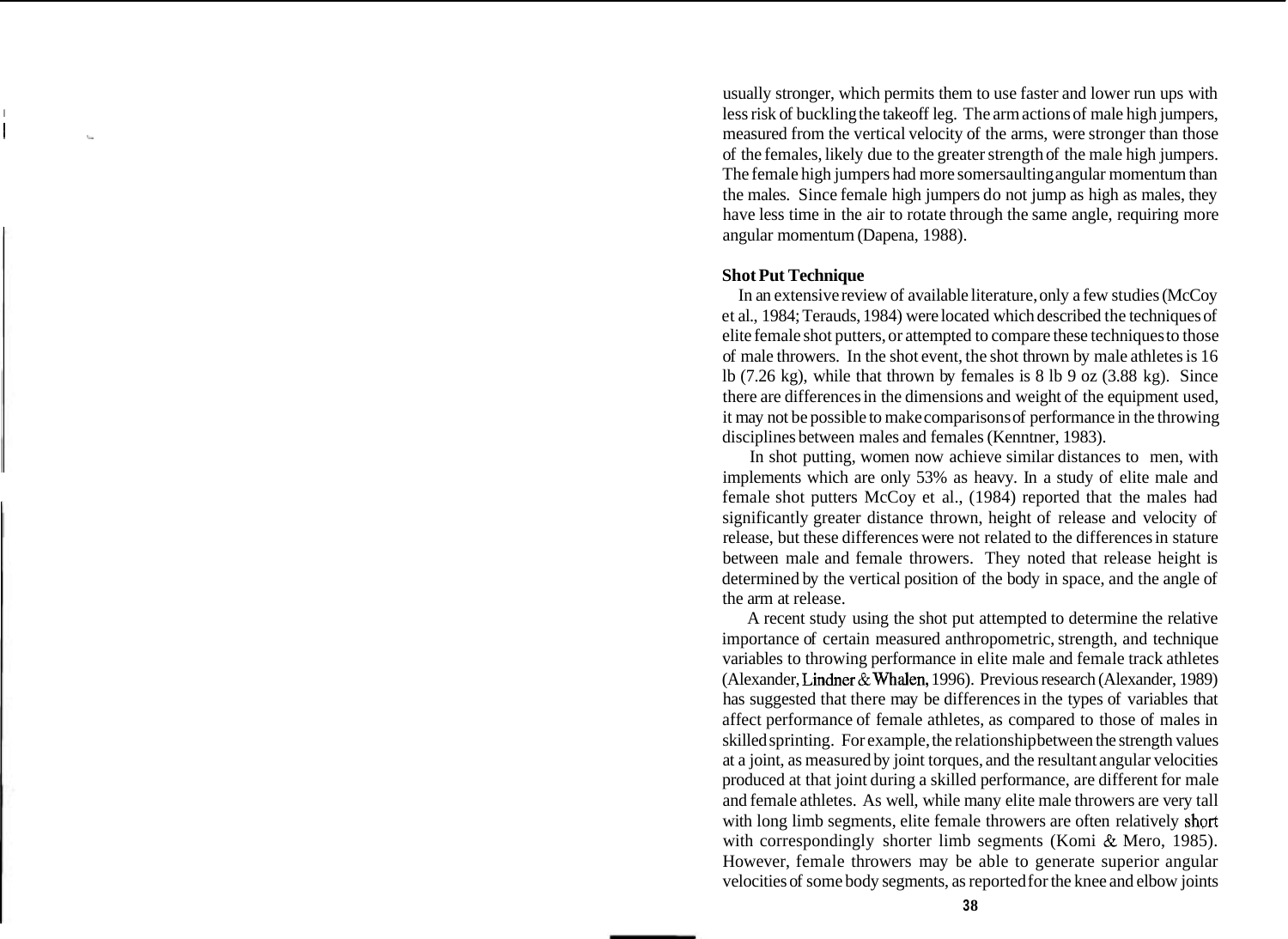of several javelin throwers (Komi & Mero, 1985).

A brief article describing how the rotation style of shot putting is particularly suited to the female physiology, noted the following (Durant, 1977):

females have a lower center of gravity than males- both at rest and in motion- because of heavier hips, shorter legs, smaller upper bodies, lighter musculature and 20 to 30% more body fat

females are less capable of rapid, forceful muscular activity than males because of lighter musculature and a lower basal metabolic rate

the female cannot set her body into motion as fast as males can- a fact only exacerbated by adding a 4 kilo shot to her body weight

In a recent study to compare performance between sexes, the shot put performance of skilled male and female collegiate throwers was examined to determine the similarities and differences in technique between the sexes (Alexander et al., 1996). Sixty-one athletes (males  $= 30$ , females  $= 31$ ) were filmed from a sagittal view while competing in a shot competition, and seventy two variables were measured or calculated from film data. Although some of the variables were related to distance thrown, such as length of the glide, other variables such as angle of release and height of release were not found to be significant predictors of distance. The findings may be related to the skill level of this group of subjects, who were elite university throwers, but not international or world class athletes. However, the study does suggest that there are different aspects of technique which should be emphasized for female throwers, including knee extension during the glide, elbow velocity during the delivery, and a greater angle of shoulder flexion at release. For the male throwers, the CG velocity during the glide, the vertical acceleration of the CG during the delivery, and the trunk angle at the start of the glide are all important for producing longer throws (Alexander et al., 1996).

#### **Summary**

There is evidence to suggest that there are some differences between the techniques of elite male and female athletes, suggesting that coaches may need to emphasize different aspects of technique for each gender. More research examining these techniques is required. The question regarding whether these differences are due to strength and structure differences, or due to differences in neural patterns remains unanswered.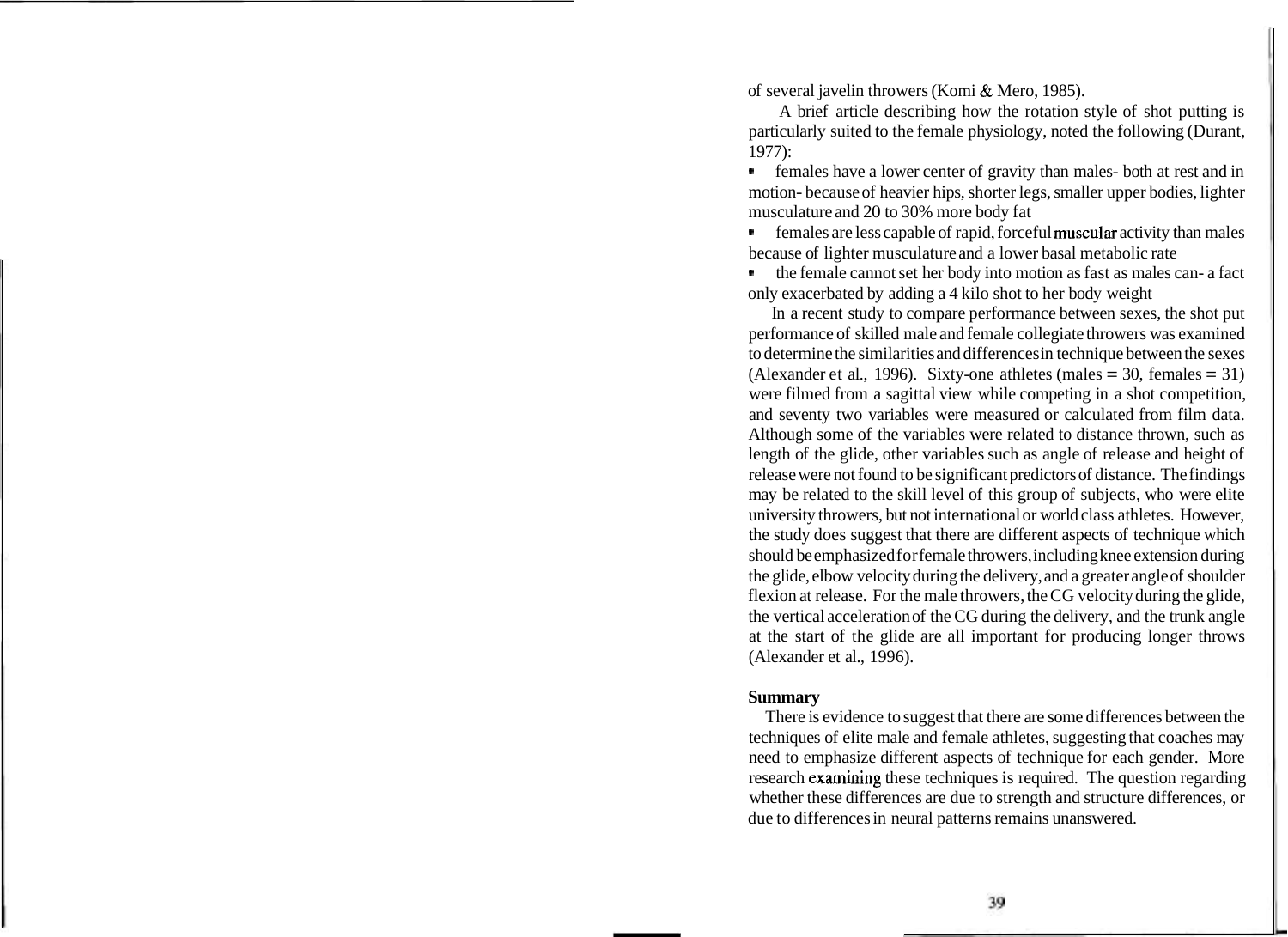## **References**

Alexander, M. J. L. (1989). The relationship between muscle strength and sprint kinematics in elite sprinters. Can J Sport Sci. 14(3), 148-157.

Alexander, M. J. L. (1997). Trunk strength in healthy and back pain subjects. Isokinetics, In review.

Alexander, M. J. L., Lindner, K. J., & Whalen, M. T. (1996). Structural and biomechanical factors differentiating between male and female shot put athletes. J Hum Move Studies. 30, 103-146.

Anderson, A. F., Lipscomb, A. B., & Liudahl, K. **J.** (1987). Analysis of the intercondylar notch by computed tomography. Am J Sports Med. 15(6), 547-552.

Arellano, R., Brown, P., Cappaert, J., &Nelson, R. C. (1994). Analysis of 50-, 100-, and 200-m freestyle swimmers at the 1992 Olympic Games. Appl Biom. 10(2): 189-199.

Arendt, E. (1994). Orthopaedic issues for active and athletic women. Clin Sports Med, 13(2), 483-503.

Arendt, E., & Dick, R. (1995). Knee injury patterns among men and women in collegiate basketball and soccer: NCAA data and review of literature. Am J Sports Med. 23(6), 694-701.

Amour, J., & Elliott, B. (1989, ). Three dimensional cinematographic analvsis of throwing. Paper presented at the International Symposium on Biomechanics in Sports, Melbourne, Australia, 205-217.

Atwater, A. E. (1988). Biomechanics and the female athlete. In J. L. Puhl, C. H. Brown, & R. O. Voy (Eds.), Sport Science Perspectives for Women, (pp. 1-12). Champaign, **IL:** Human Kinetics Publishers.

Atwater, A. E. (1990). Gender differences in distance running. In P. R. Cavanagh (Ed.), Biomechanics of distance running, (pp. 321-362). Champaign, **IL:** Human Kinetics.

Ballreich, R. (1983, ). Biomechanical aspects of the motor technique of elite men and women athletes. Paper presented at the First IAAF Conference on Women's Athletics, Mainz, Germany, 194-207.

Barn, J., Noakes,T. D., Juritz, J., &Dennis, S. C. (1997). Could women outrun men in ultramarathon races? Med Sci Sports Exerc. 29(2), 244-247.

Bartlett, R. M. (1992). The biomechanics of the discus throw: a review. J Swort Sci. 10,467-5 10.

Bartlett, R. M., & Best, R. J. (1988). The biomechanics of javelin throwing: a review. J Sport Sci, 6, 1-38.

Beals, R. K. (1976). The carrying angle of the elbow. Clin Orthop. 119, 194-196.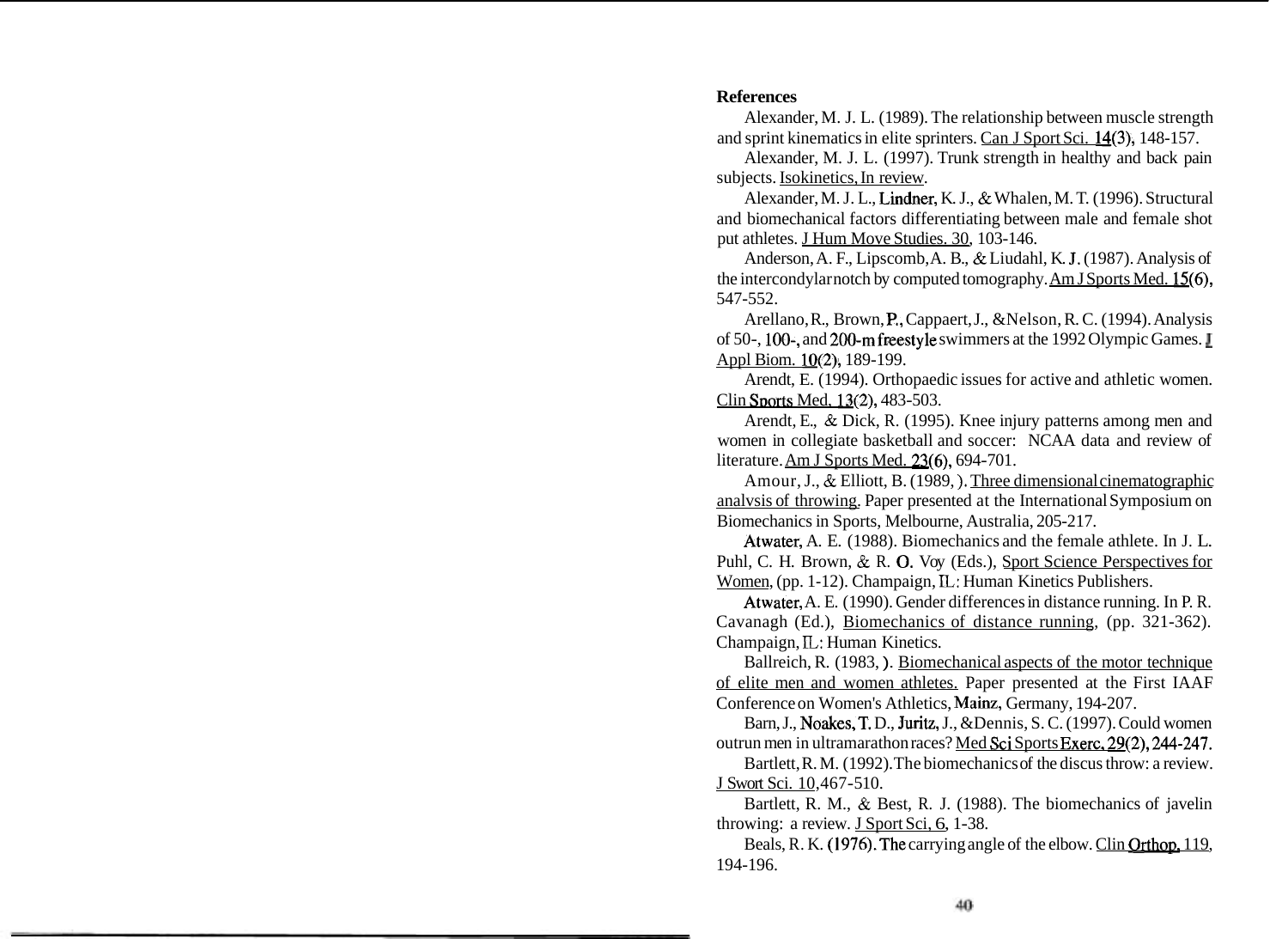Brynhildsen, J., Ekstrand, J., Jeppsson, A., & Tropp, H. (1990). Previous Example 3., Example, S., Seppesson, A., & Tropp, T. (1990). Trevious<br>
injuries and persisting symptoms in female soccer players. Int J Sports Med,<br>
11,489-492.<br>
Churchill, J. (1967). Why women, est, that, wey, Booder's

Churchill, J. (1967). Why women act that way. Reader's Digest(Janaury), 68-69.

Costill, D. L., Fink, W. J., Flynn, M., & Kirwan, J. (1987). Muscle fibre composition and enzyme activities in elite female distance runners. Int J Sports Med. 8, 103- 106.

Dapena, J. (1988). Biomechanical analysis of the Fosbury Flop. Track Technique, 104,3307-3317;3333.

Durant, J. B. (1977). Women and the spin shot technique. Track Techniaue(December), 2229.

Entyre, B. R., & Lee, E. J. (1988). Chronic and acute flexibility of men and women using three different stretching techniques. Res Ouart Exerc Sport. 59(3), 222-228.

Falls, H. B. (1986). Coed football: Implications, and alternatives. **Phvs**  and Sportsmed. 14(11), 207-222.

Ferretti, A. (1986). Epidemiology of jumper's knee. Sports Medicine, 3,289-295. -

Ferretti, A., Papandrea, P., & Conteduca; F. (1990). Knee injuries in volleyball. Sports Medicine. 10(2), 132- 138.

Ferretti, A., Papandrea, P., Conteduca, F., & Mariani, P. P. (1992). Knee ligament injuries in volleyball players. Am J Sports Med. 20(2), 203-207.

Francis, P. R. (1988). Injury prevention through biomechanical screening. In J. Puhl, C. H. Brown, & R. 0. Voy (Eds.), Sport Science Prespectives for Women, (pp. 97-110). Champaign, IL: Human Kinetics.

Gerberich, S. G., Luhmann, S., Finke, C., Priest, J. D., & Beard, B. J. (1987). Analysis of severe injuries associated with volleyball activities. Phys and Sportsmed, 15(8), 75-79.

Grana, W. A., & Moretz, J. A. (1978). Ligamentous laxity in secondary school athletes. JAMA, 240(18), 1975-1976.

Gray, J., Taunton, J. E., & McKenzie, D. C. (1985). A survey of injuries to the anterior cruciate ligament of the knee in female basketball players. Int J Sports Med. 6,314-316.

Halverson, L. E., Roberton, M. A., & Langendorfer, S. (1982). Development of the overarm throw: Movement and ball velocity changes by the seventh grade. Res Ouart Exerc Sport. 53, 198-205.

Haycock, C. E., & Gillette, J. V. (1976). Susceptibility of women athletes to injury. JAMA. 236(2), 163-165.

Helgerud, J., Ingjer, F., & Stromme, S. B. (1990). Sex differences in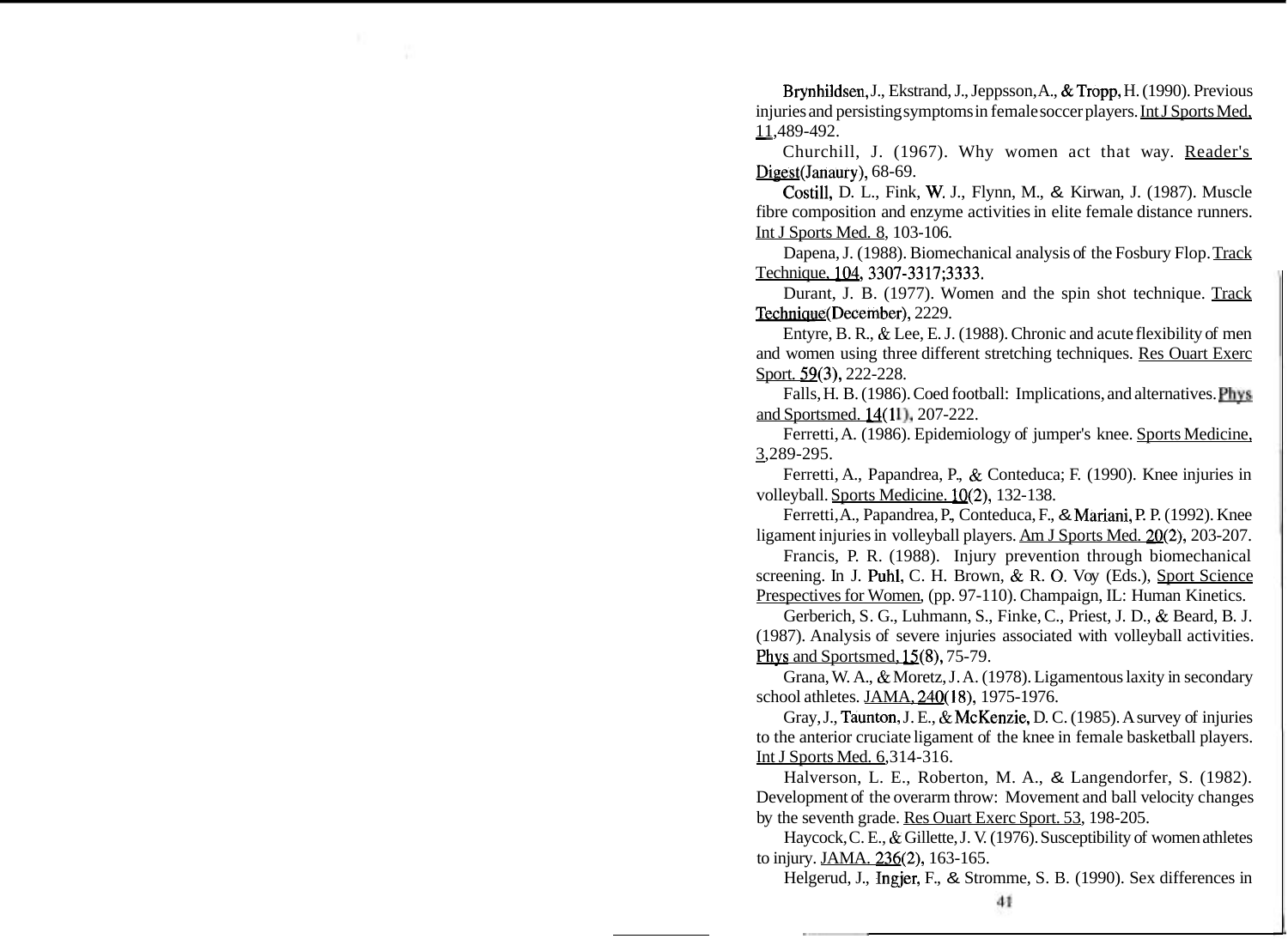performance matched marathon runners. Eur J Appl Physiol, 61,433-439.

Henry, J. H., Lareau, B., & Neigut, D. (1982). The injury rate in professional basketball. Am J Sports Med. 10(1), 16-18.

Hosokawa, M., Ishii, M., Inoue, K., Yao, C. S., & Takeda, T. Estrogen induces different responses in dermal and lung fibroblasts: special reference to collagen. , 115-120.

Huston, L. J., & Wojtys, E. M. (1996). Neuromuscular performance characteristics in elite female athletes. Am J Sports Med, **24(4),** 427-436.

Hutchinson, M. R., & Ireland, M. L. (1995). Knee injuries in female athletes. Sports Med. 19(4), 288-302.

James, C. R. (1997). Effects of gender and landing height on lower extremity forces during landing. Med Sci Sports Exc. 29(5), S234.

Kenntner, G. (1983, ). Anthropological aspects of women's athletics. Paper presented at the First IAAF Conference on Women's Athletics, Mainz, Germany, 86-103.

Komi, P. V., & Karlsson, J. (1978). Skeletal muscle fibre types, enzyme activities, and **physical** performance in young males and females. Acta Physiol Scand. 103,210-218.

Komi, P. V., & Mero, A. (1985). Biomechanical analysis of Olympic javelin throwers. Int J Sport Biom. 1, 139-150.

LaPrade, R. F., & Burnett, Q, M. 1. (1994). Femoral intercondylar notch stenosis and correlation to anterior cruciate ligament injuries. Am J Sports Med, 22(2), 198-203.

Lee, E. J., Entyre, B. R., Poindexter, H. B. W., Sokol, D. L., & Toon, T. S. (1989). Flexibility characteristics of elite male and female volleyball players. J Sports Med Phys Fitness. 29(1), 49-51.

McCallum, J. (1995, Feb 13). Out of Joint. Sports Illustrated, 44-48.

McCoy, R. W., Gregor, R. J., Whiting, W. C., Rich, R. G., &Ward, P. E. (1984). Kinematic analysis of elite shotputters. Track Technique. 90, 2868-2871.

McCoy, R. W., Gregor, R. J., Whiting, W. C., Rich, R. G., &Ward, P. E. (1985). Kinematic analysis of discus throwers. Track Technique. 91, 2902-2905.

Mero, A., Komi, P. V., Korjus, T., Navarro, E., & Gregor, R. J. (1994). Body segment contributions to javelin throwing during final thrust phases. J Appl Biom. 10(2), 166-177.

Moeller, J. L., & Lamb, M. M. (1997). Anterior cruciate ligament injuries in female athletes. Why are women more susceptible? **Phvs**  Sportsmed. 25(4), 31-48.

Molnar, T. J., & Fox, J. M. (1993). Overuse injuries of the knee in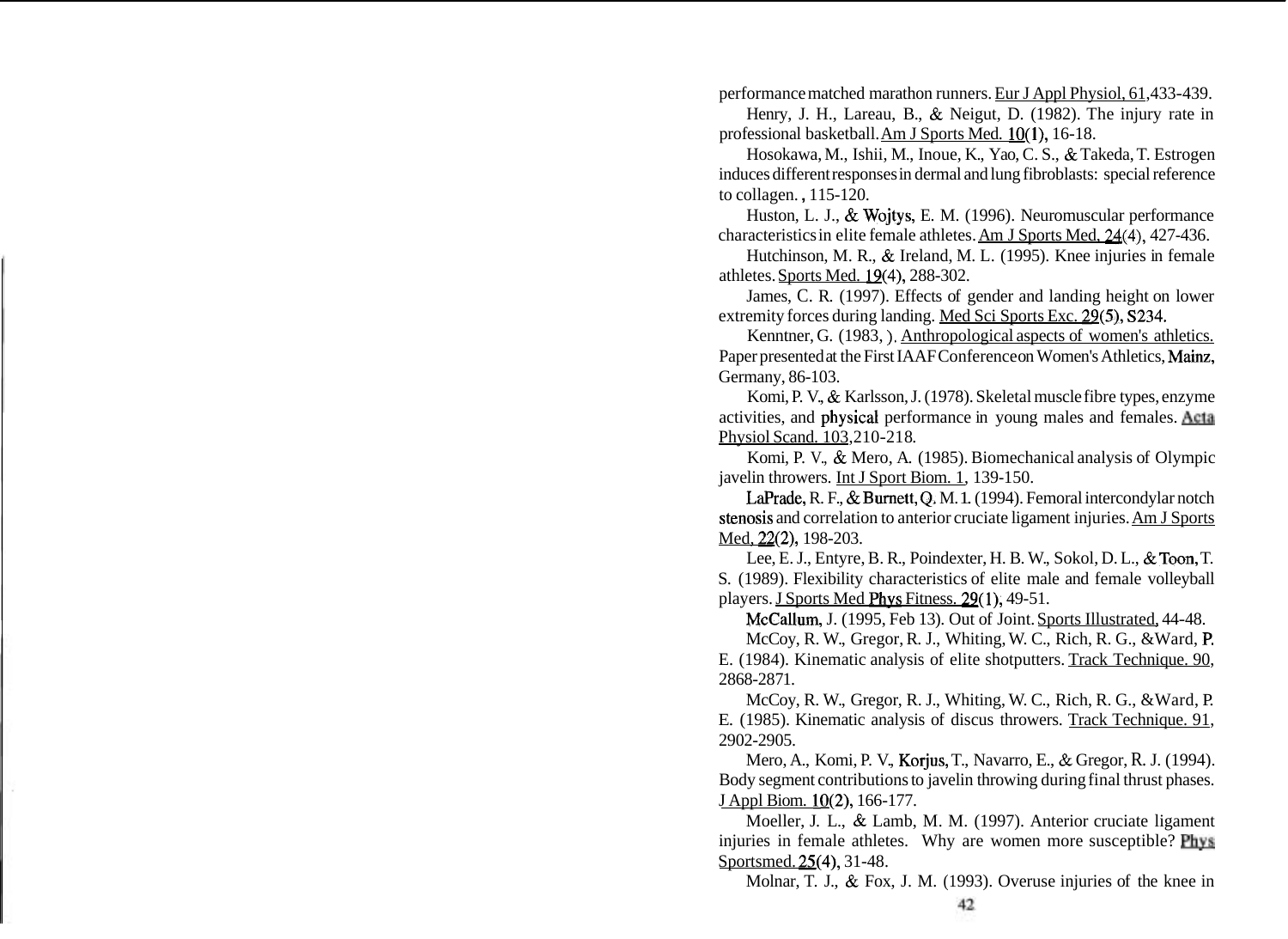basketball. Clin Sports Med. 12(2), 349-362.

Nelson, K. R., Thomas, J. R., & Nelson, J. K. (1991). Longitudinal change in throwing performance: gender differences. Res Ouart Exerc Sport, Nelson, 1<br>change in thro<br><u>62</u>, 105-108.<br>Nicholas

Nicholas, J. A. (1970). Injuries to knee ligaments. JAMA. 29(13), 2236- 2239.

Pelayo, P., Sidney, M., kherif, T., Chollet, D., & Tourny, C. (1996). Stroking characteristics in freestyle swimming and relationships with anthropometric characteristics. J Appl Biom. 12, 197-206.

Rich, R. G., Whiting, W. C., McCoy, R. W., Gregor, R. J., &Ward, P. E. (1985). Analysis of release parameters in elite javelin throwers. Track Techniaue. 92,2932-2934.

Sanborn, C. F., & Jankowski, C. M. (1994). Physiologic considerations for women in sport. Clin Sports Med. 13(2), 315-327.

Schafle, M. D., Requa, R. K., Patton, W. L., & Garrick, J. G. (1990). Injuries in the 1987 National Amateur Volleyball Tournament. Am J Sports Med. 18(6), 624-631.

Schulter, W. (1983, ). Male and female similarities and differences in the motor technique of throwing. Paper presented at the First **IAAF** Congress on women's Athletics, Mainz, Germany, 209-216.

Smith, R. M., & Spinks, W. L. (1990, ). Gender differences in biomechanical performance variables during; maximal rowing. Paper presented at the FIMS World Conference of Sports Medicine, Amsterdam, 129.

Souryal, T. O., & Freeman, T. R. (1993). Intercondylar notch size and anterior cruciate ligament injuries in athletes: A prospective study.  $Am J$ Sports Med. 21(4), 535-539.

Souryal, T. O., Moore, H. A., & Evans, J. P. (1988). Bilaterality in anterior cruciate injuries. Am J SPorts Med. 16(5), 449-454.

Speechly, D. P., Taylor, S. R., & Rogers, G. G. (1996). Differences in ultra-endurance exercise in performance-matched male and female runners. Med Sci Sports Exerc, 28(3), 359-365.

Stevenson, J. M., Greenhorn, D. R., Andrew, G. M., Thomson, J. M., &Bryant, J. T. (1988, ). Gender differences in static and dynamic measures of elbow strength in relation to maximal incremental lift. Paper presented at the Canadian Society for Biomechanics, University of Ottawa, 146-147.

Tamopulsky, L. J., MacDougall, J. D., Atkinson, S. A., Tarnopulsky, M. A., & Sutton, J. R. (1990). Gender differencesin substrate for endurance events. **J Appl Physiol**, 68,302-308.

Tate, C. A. (1997, ). Are women more suited for endurance than men?